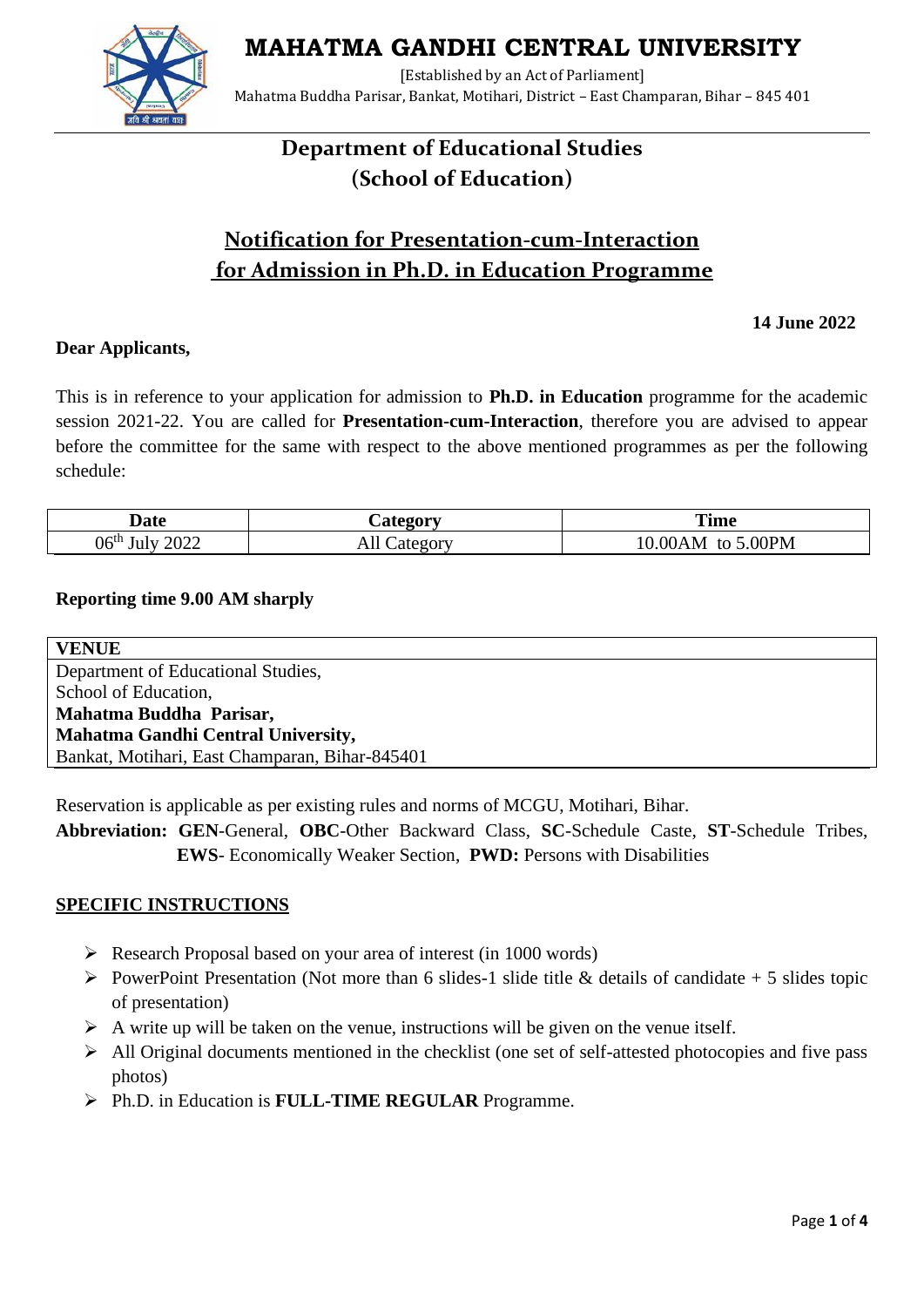### **GENERAL INSTRUCTIONS**

- ➢ Candidates are advised to follow the COVID guidelines at the time of Presentation-cum-Interaction/ counselling Programme.
- $\triangleright$  As per the University Ordinance, 70% marks are allocated for the Entrance Examination and 30% marks are allocated for the presentation-cum-interaction.
- ➢ Candidates belonging to General/Unreserved category, who have scored 50% or more marks in the Entrance Examination, have been considered as 'Qualified' for the interview cum Interaction. Candidate belonging to SC/ST/OBC (Non-Creamy Layer)/ EWS/Differently-abled category, who have scored 45% or more marks in the Entrance Examination have been considered as 'Qualified' for interview cum Interaction.
- ➢ **All candidates appearing for the presentation-cum-interaction are required to send their Research Proposal based on your area of interest, PowerPoint Presentation through mail to [soeadmission2021@gmail.com](mailto:soeadmission2021@gmail.com) by 03-07-2022 and bring five copies of the Research Proposal for presentation-cum-interaction.**
- ➢ Candidates are advised to report on the scheduled date and time to the venue along with required documents.
- $\triangleright$  All candidates are advised to check their eligibility for respective programmes as notified by MGCUB admission prospectus 2021-22 before appearing for counselling / admission.
- ➢ Candidates who fail to report for admission process along with all the original documents on the scheduled date and time shall forfeit their claim to be considered for admission.
- $\triangleright$  The admission of candidate who has passed his/her qualifying examination from a Foreign University will be subject to his/her qualification being found equivalent to the qualifications prescribed by the University.
- ➢ The candidates shall be required to pay the fees in the form of Challan/Demand Draft drawn in favour of **"Mahatma Gandhi Central University"** payable at Motihari at the time of admission.
- $\triangleright$  Any addendum/corrigendum/notices to this notification shall be published only on the University Website (www.mgcub.ac.in). Therefore, Candidates are advised to check the website regularly for any updates.
- $\triangleright$  In case of any dispute related to the provisional admission, the High Court of Patna shall have jurisdiction.

**Note: The scheduled interview /Presentation-cum-Interaction/ counselling Programme is likely to continue till late evening or the next day depending upon the circumstances. Accordingly, the candidates are advised to make their own arrangement for stay.**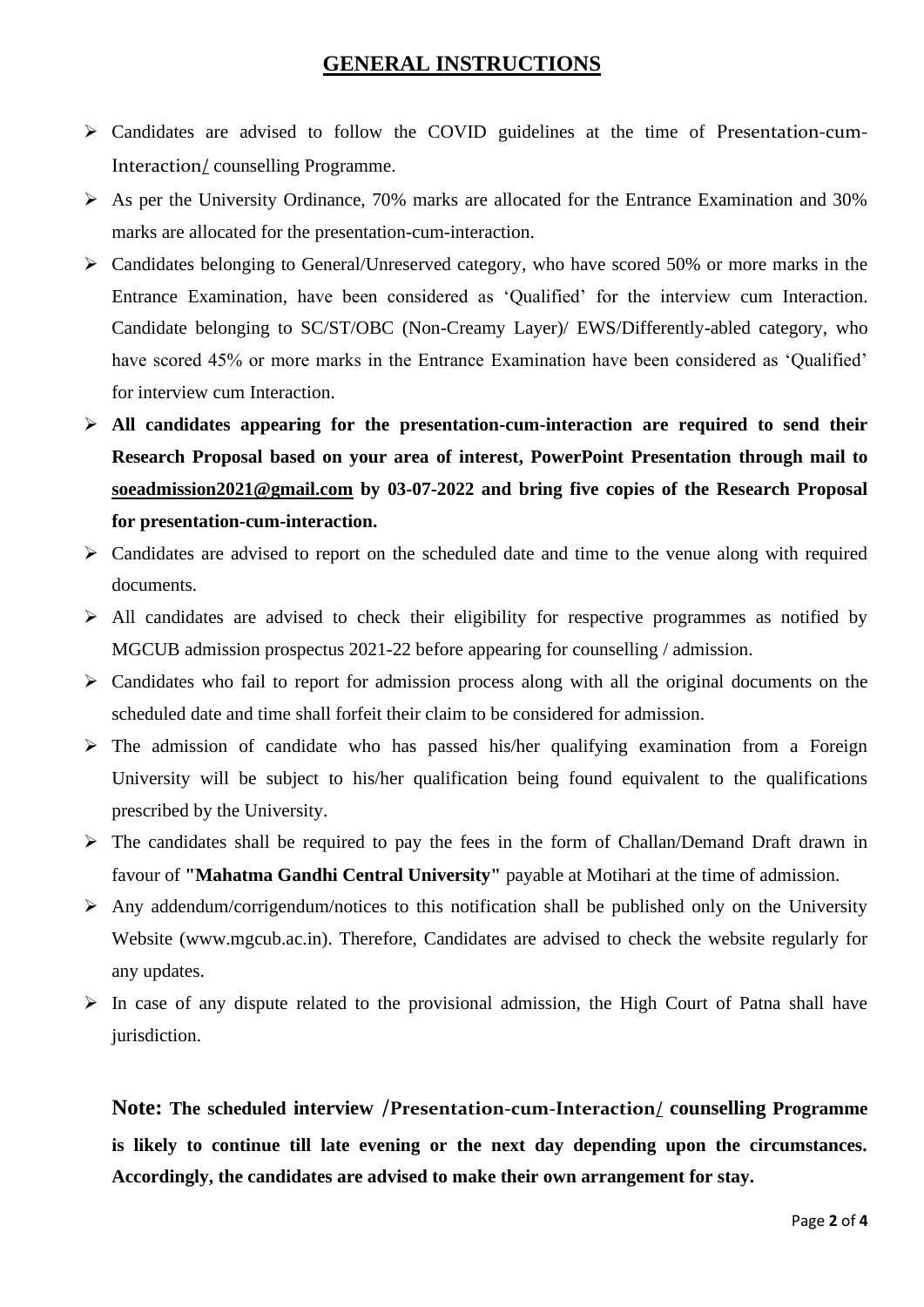## **LIST OF DOCUMENTS REQUIRED FOR ADMISSION**

The candidates are required to be present in person and bring the following documents in original as well as **one set of self-attested photocopies** and **five passport size photos** at the time of reporting for admission

| <b>SL</b>      | <b>List of Documents</b>                                      | <b>Self-Attested</b> | Original                 |
|----------------|---------------------------------------------------------------|----------------------|--------------------------|
|                |                                                               | Photocopy            |                          |
| $\mathbf{1}$   | Copy of submitted online application form and admit card      |                      | Original                 |
| $\overline{2}$ | Five recent passport size photographs                         |                      | Original                 |
| $\overline{3}$ | Mark sheets and certificates of 10th and 12th.                | Self-Attested        |                          |
|                |                                                               | Photocopy            |                          |
| $\overline{4}$ | Marks sheet and Certificate of Graduation.                    | Self-Attested        |                          |
|                | (B.A/B.Sc.,/B.Com) and B.Ed (if applicable)                   | Photocopy            |                          |
| 5              | Marks sheet and Certificate of Post-Graduation                | Self-Attested        |                          |
|                | M.A.,/M.Sc.,/M.Com (if applicable) and M.Ed/M.A.              | Photocopy            |                          |
|                | Education                                                     |                      |                          |
| 6              | M.Phil./SLET /NET/ JRF Certificates (if applicable)           | Self-Attested        |                          |
|                |                                                               | Photocopy            |                          |
| $\overline{7}$ | Other Marks Sheet/Transcript, if any other than above         | Self-Attested        |                          |
|                | mentioned                                                     | Photocopy            |                          |
| 8              | Self-attested copy of AADHAR Card.                            | Self-Attested        |                          |
|                |                                                               | Photocopy            |                          |
| 9              | Original Extra Co-Curricular Activities Certificates.         | Self-Attested        |                          |
|                |                                                               | Photocopy            |                          |
| 10             | Bank Account detail of student i.e. Account No., IFSC-        | Self-Attested        |                          |
|                | Code, and Name of account holder & address of Bank.           | Photocopy            |                          |
| 11             | A Character certificate from the Head of the Institution last | Self-Attested        |                          |
|                | attended.                                                     | Photocopy            |                          |
| 11             | Transfer/Migration Certificate (in original) from the Head    |                      | Original                 |
|                | of the Institution/University last attended.                  |                      |                          |
| 12             | Affidavit for intervening period/gap of over three years, if  |                      | Original                 |
|                | applicable on 10/- stamp paper.                               |                      |                          |
| 13             | SC/ST/OBC(Latest Non-Creamy Layer Certificate)/PwD            | Self-Attested        | $\overline{\phantom{0}}$ |
|                | Certificate as per GOI rules, wherever applicable.            | Photocopy            |                          |
| 14             | No Objection Certificate (NOC) from Employers, wherever       | Self-Attested        |                          |
|                | applicable.                                                   | Photocopy            |                          |
| 15             | Undertakings, wherever applicable (On Non-Judicial Stamp      |                      | Original                 |
|                | of: $100/-$ )                                                 |                      |                          |
| 16             | Anti-ragging form duly signed by the Student (Format          |                      | Original                 |
|                | attached at Annexure-I in the University Prospectus). (On     |                      |                          |
|                | Non-Judicial Stamp of: 100/-)                                 |                      |                          |
| 16             | Anti-Ragging form duly signed by the Parents/Guardian         |                      | Original                 |
|                | (Format attached at Annexure-II in the University             |                      |                          |
|                | Prospectus) (On Non-Judicial Stamp of: 100/-)                 |                      |                          |
| 17             | Economically Weaker Section (EWS) Latest certificate          |                      | Original                 |
| 18             | Any other document, if needed (Please specify)                | Self-Attested        |                          |
|                |                                                               | Photocopy            |                          |

#### **CHECK LIST**